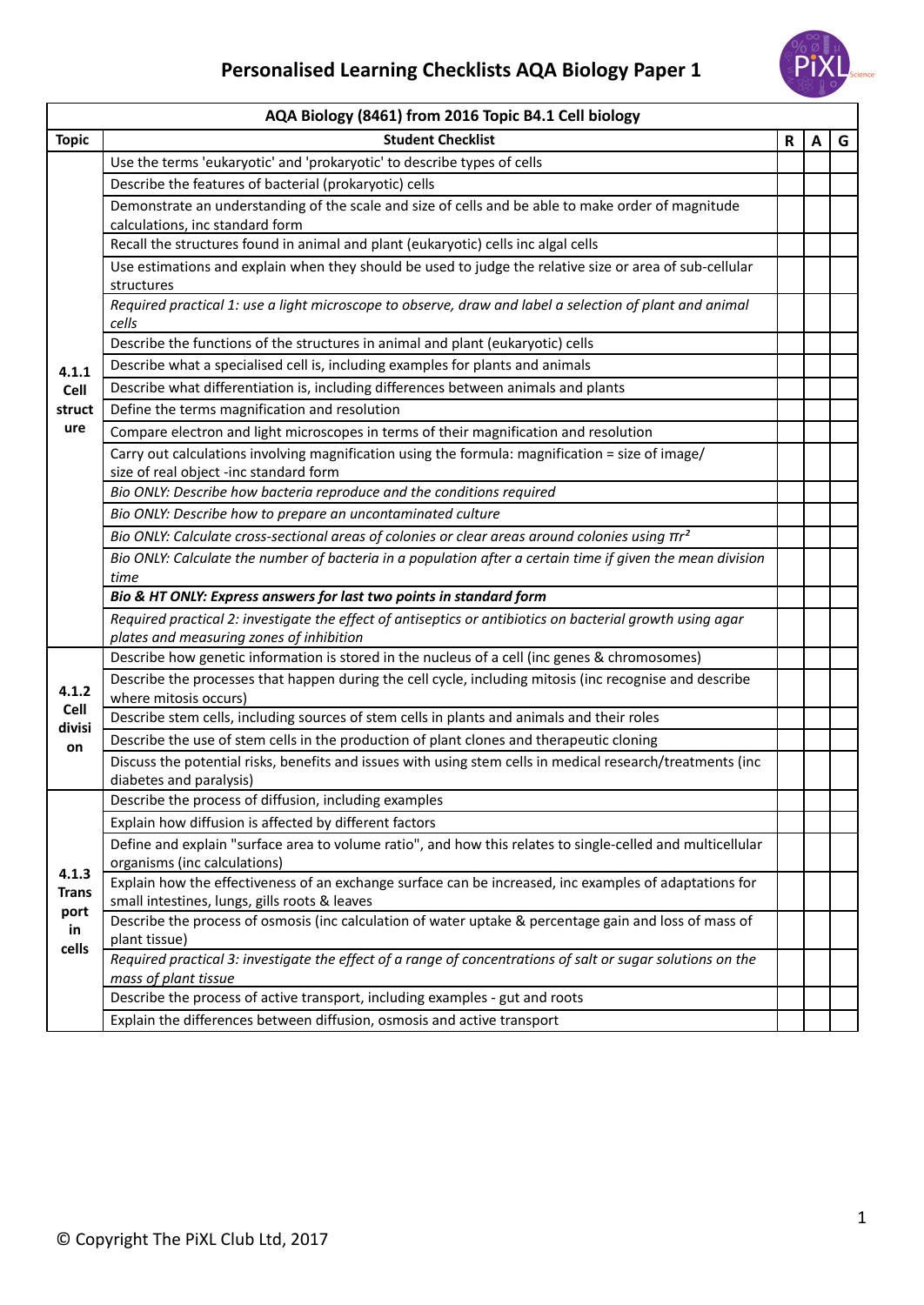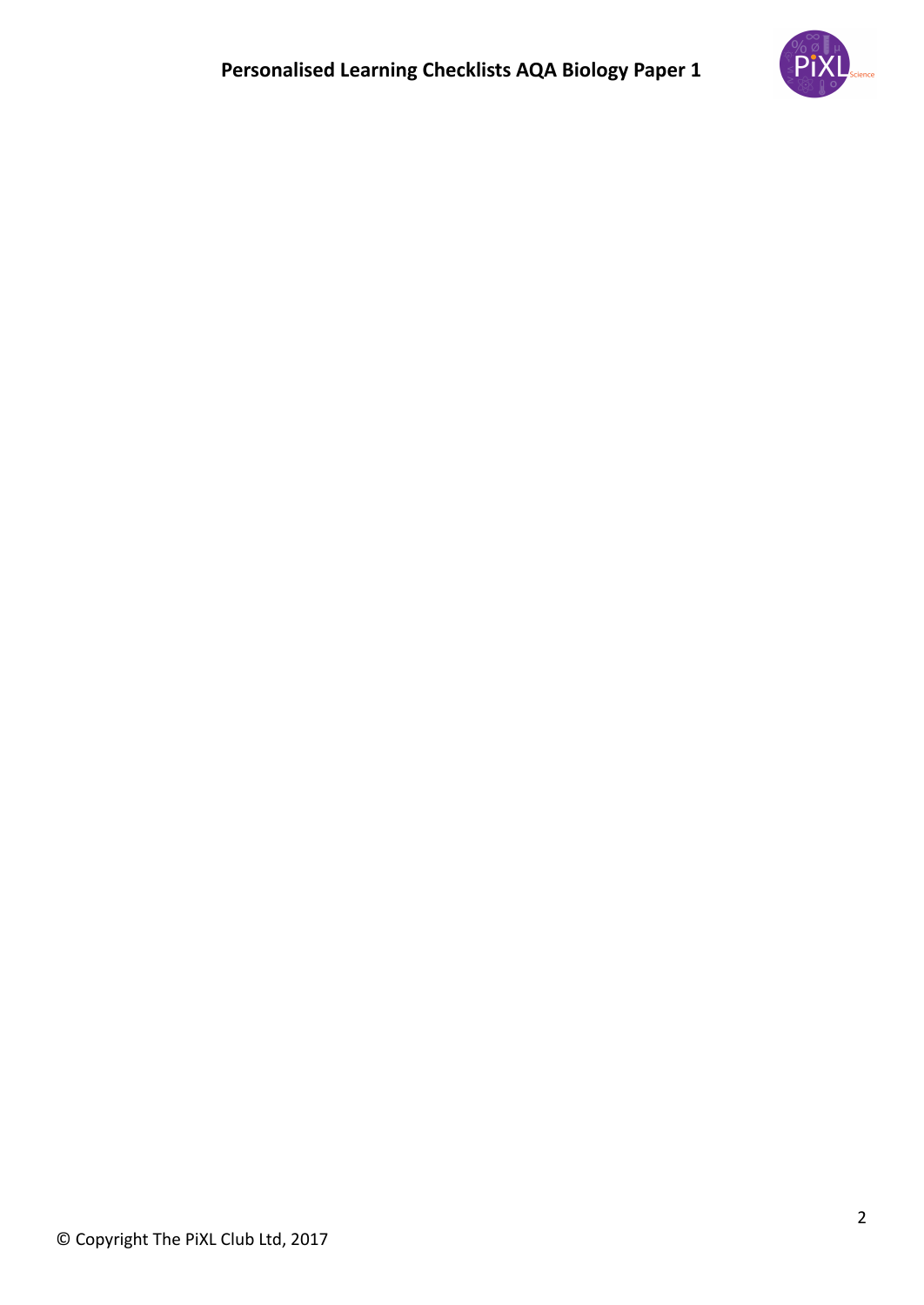

| AQA Biology (8461) from 2016 Topic B4.2 Organisation |                                                                                                        |   |   |   |  |  |
|------------------------------------------------------|--------------------------------------------------------------------------------------------------------|---|---|---|--|--|
| <b>Topic</b>                                         | <b>Student Checklist</b>                                                                               | R | A | G |  |  |
| 4.2.                                                 | Describe the levels of organisation within living organisms                                            |   |   |   |  |  |
| $\mathbf{1}$                                         | Describe the digestive system and how it works as an organ system (from KS3)                           |   |   |   |  |  |
| Prin                                                 | Describe basic features of enzymes (inc rate calculations for chemical reactions)                      |   |   |   |  |  |
| cipl                                                 | Describe the lock and key theory as a model of enzyme action and explain how the shape a of the        |   |   |   |  |  |
| es                                                   | active sites makes the enzyme specific                                                                 |   |   |   |  |  |
| of                                                   | Explain the effect of temperature and pH on enzymes                                                    |   |   |   |  |  |
| orga                                                 | Describe the digestive enzymes, including their names, sites of production and actions                 |   |   |   |  |  |
| nisa                                                 | Describe how the products of digestion are used                                                        |   |   |   |  |  |
| tion                                                 | Describe the features and functions of bile and state where it is produced and released from           |   |   |   |  |  |
| &                                                    | Required practical 4: use qualitative reagents to test for a range of carbohydrates, lipids and        |   |   |   |  |  |
| 4.2.                                                 | proteins                                                                                               |   |   |   |  |  |
| $\mathbf{2}$                                         | Required practical 5: investigate the effect of pH on the rate of reaction of amylase enzyme           |   |   |   |  |  |
| Ani                                                  | Describe the structure of the human heart and lungs (inc how lungs are adapted for gaseous             |   |   |   |  |  |
| mal<br>tiss                                          | exchange)                                                                                              |   |   |   |  |  |
| ues,                                                 | Explain how the heart moves blood around the body (inc role and position of the aorta, vena cava,      |   |   |   |  |  |
| orga                                                 | pulmonary artery & vein and coronary arteries)                                                         |   |   |   |  |  |
| ns                                                   | Explain how the natural resting heart rate is controlled and how irregularities can be corrected       |   |   |   |  |  |
| and                                                  | Describe the structure and function of arteries, veins and capillaries                                 |   |   |   |  |  |
| orga                                                 | Use simple compound measures such as rate and carry out rate calculations for blood flow               |   |   |   |  |  |
| n                                                    | Describe blood and identify its different components, inc identifying blood cells from                 |   |   |   |  |  |
| syst                                                 | photographs/diagrams                                                                                   |   |   |   |  |  |
| ems                                                  | Describe the functions of blood components, including adaptations to function                          |   |   |   |  |  |
|                                                      | Describe what happens in coronary heart disease and what statins are used for                          |   |   |   |  |  |
|                                                      | Describe and evaluate treatments for coronary heart disease and heart failure (inc drugs,              |   |   |   |  |  |
|                                                      | mechanical devices or transplant)                                                                      |   |   |   |  |  |
|                                                      | Recall that heart valves can become faulty and describe the consequences of this                       |   |   |   |  |  |
|                                                      | Describe how patients can be treated in the case of heart failure                                      |   |   |   |  |  |
|                                                      | Describe health and the explain causes of ill-health and the relationship between health and           |   |   |   |  |  |
|                                                      | disease                                                                                                |   |   |   |  |  |
|                                                      | Describe how different types of diseases may interact and translate disease incidence information      |   |   |   |  |  |
|                                                      | between graphical and numerical forms                                                                  |   |   |   |  |  |
|                                                      | Describe what risk factors are and give examples discussing human and financial costs of               |   |   |   |  |  |
|                                                      | non-communicable diseases at local, national and global levels                                         |   |   |   |  |  |
|                                                      | Describe what cancer is and explain the difference between benign and malignant tumours                |   |   |   |  |  |
|                                                      | Describe the known risk factors for cancer, including genetic and lifestyle risk factors               |   |   |   |  |  |
| 4.2.                                                 | Describe plant tissues (epidermal, palisade mesophyll, spongy mesophyll, xylem, phloem and             |   |   |   |  |  |
| 3                                                    | meristem) and describe their functions                                                                 |   |   |   |  |  |
| Plan                                                 | Explain how the structure of plant tissues are related to their function within the leaf (plant organ) |   |   |   |  |  |
| $\mathbf t$                                          | inc stomata and guard cells                                                                            |   |   |   |  |  |
| tiss                                                 | Recall the plant parts that form a plant organ system that transports substances around the plant      |   |   |   |  |  |
| ues,                                                 | Explain how root hair cells, xylem and phloem are adapted to their functions                           |   |   |   |  |  |
| orga                                                 | Describe the process of transpiration and translocation including the role of the different plant      |   |   |   |  |  |
| ns                                                   | tissues                                                                                                |   |   |   |  |  |
| and                                                  | Explain how the rate of transpiration can be affected by different factors (inc naming the factors)    |   |   |   |  |  |
| syst                                                 | Describe the role of stomata and guard cells in the control of gas exchange and water loss             |   |   |   |  |  |
| em                                                   |                                                                                                        |   |   |   |  |  |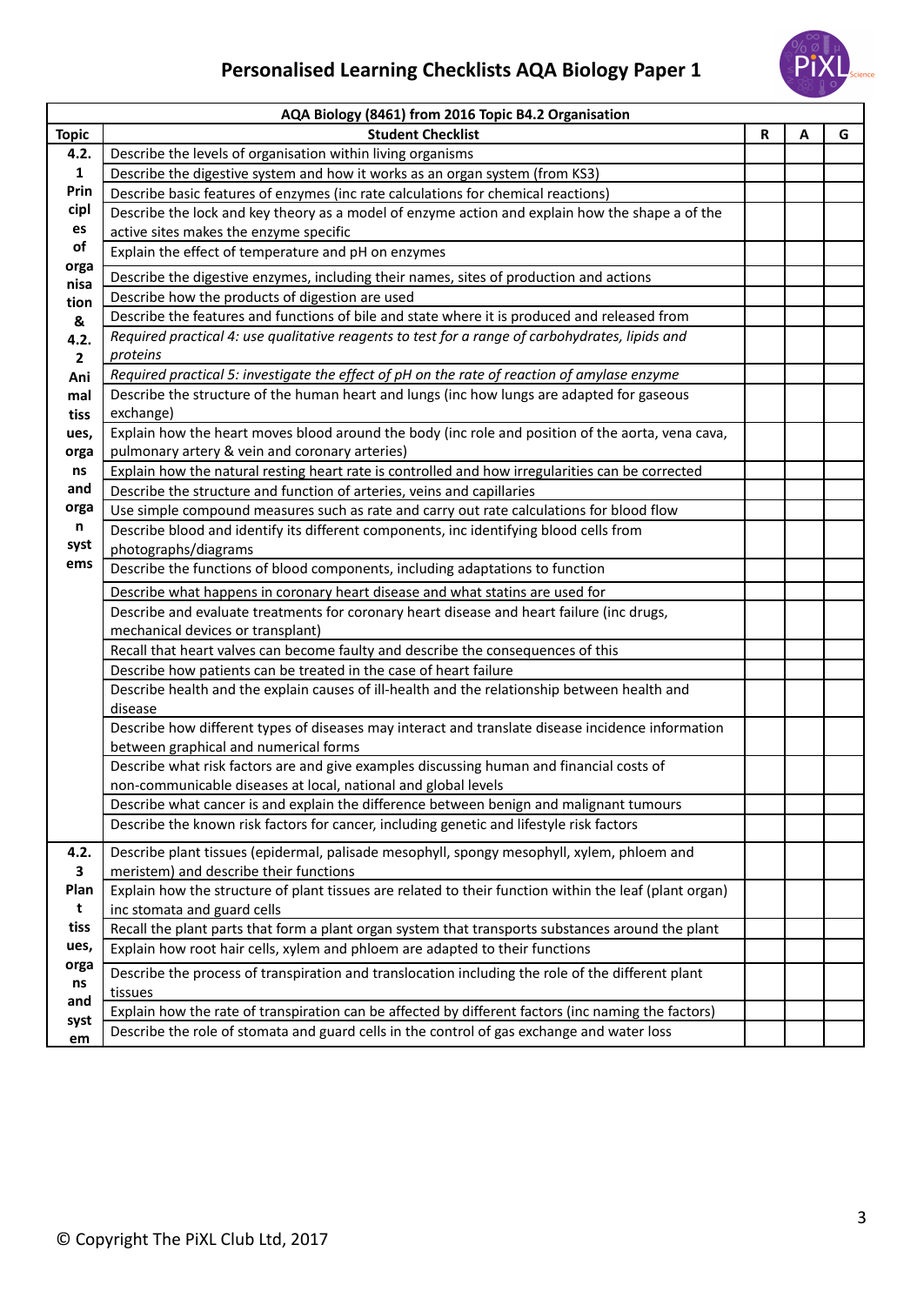

| AQA Biology (8461) from 2016 Topic B4.3 Infection and response |
|----------------------------------------------------------------|
|----------------------------------------------------------------|

|              | AQA Biology (8461) from 2016 Topic B4.3 Infection and response                                                                                 |             |   |   |
|--------------|------------------------------------------------------------------------------------------------------------------------------------------------|-------------|---|---|
| <b>Topic</b> | <b>Student Checklist</b>                                                                                                                       | $\mathbf R$ | A | G |
| 4.3.1        | Explain what a pathogen is and how pathogens are spread (inc how viruses, bacteria, protists and fungi                                         |             |   |   |
| Com          | are spread in animals and plants)                                                                                                              |             |   |   |
| muni         | Explain how pathogenic bacteria and viruses cause damage in the body                                                                           |             |   |   |
| cable        | Explain how the spread of diseases can be reduced or prevented                                                                                 |             |   |   |
| disea        | Describe measles, HIV and tobacco mosaic virus as examples of viral pathogens                                                                  |             |   |   |
| ses          | Describe salmonella food poisoning and gonorrhoea as examples of bacterial pathogens                                                           |             |   |   |
|              | Describe the signs, transmission and treatment of rose black spot infection in plants as an example of<br>fungal pathogens                     |             |   |   |
|              | Describe the symptoms, transmission and control of malaria, including knowledge of the mosquito vector<br>as an example of a protists pathogen |             |   |   |
|              | Describe defences that stop pathogens entering the human body (inc skin, nose, trachea & windpipe,<br>stomach)                                 |             |   |   |
|              | Recall the role of the immune system                                                                                                           |             |   |   |
|              | Describe how white blood cells destroy pathogens                                                                                               |             |   |   |
|              | Describe how vaccination works, including at the population level                                                                              |             |   |   |
|              | Explain how antibiotics and painkillers are used to treat diseases, including their limitations                                                |             |   |   |
|              | Describe how sources for drugs have changed over time and give some examples                                                                   |             |   |   |
|              | Describe how new drugs are tested, including pre-clinical testing and clinical trials (inc double blind trials                                 |             |   |   |
|              | and placebos)                                                                                                                                  |             |   |   |
| 4.3.2        | Bio & HT ONLY: Describe what monoclonal antibodies are and why they are useful                                                                 |             |   |   |
| <b>Mon</b>   | Bio & HT ONLY: Describe how monoclonal antibodies are produced                                                                                 |             |   |   |
| oclo         | Bio & HT ONLY: Explain how monoclonal antibodies are used for diagnosis, research, chemical testing                                            |             |   |   |
| nal          | and disease treatments                                                                                                                         |             |   |   |
| antib        | Bio & HT ONLY: Evaluate the advantages and disadvantages of monoclonal antibodies (inc side effects)                                           |             |   |   |
| odies        | Bio & HT ONLY: Describe some observable signs of plant disease, and how plant diseases can be                                                  |             |   |   |
|              | identified                                                                                                                                     |             |   |   |
| 4.3.3        | Bio ONLY: Give examples of plant pathogens                                                                                                     |             |   |   |
| Plant        | Bio ONLY: Give examples of plant ion deficiencies and their effects                                                                            |             |   |   |
| disea<br>se  | Bio ONLY: Describe physical, chemical and mechanical defence responses of plants                                                               |             |   |   |